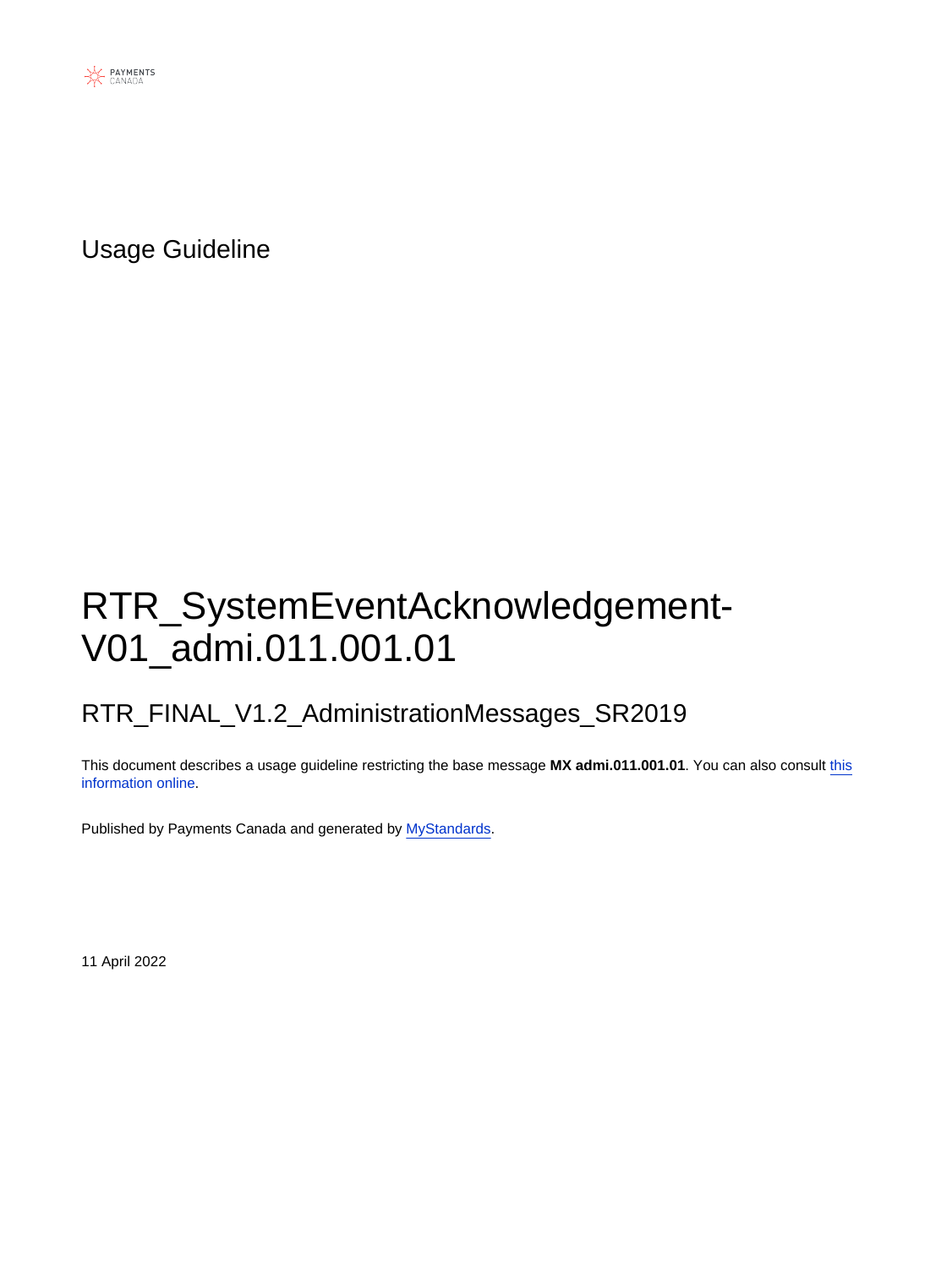# **Table of Contents**

| $2^{\circ}$             |  |
|-------------------------|--|
| $\mathbf{3}$            |  |
| $\overline{\mathbf{4}}$ |  |
| 5                       |  |
|                         |  |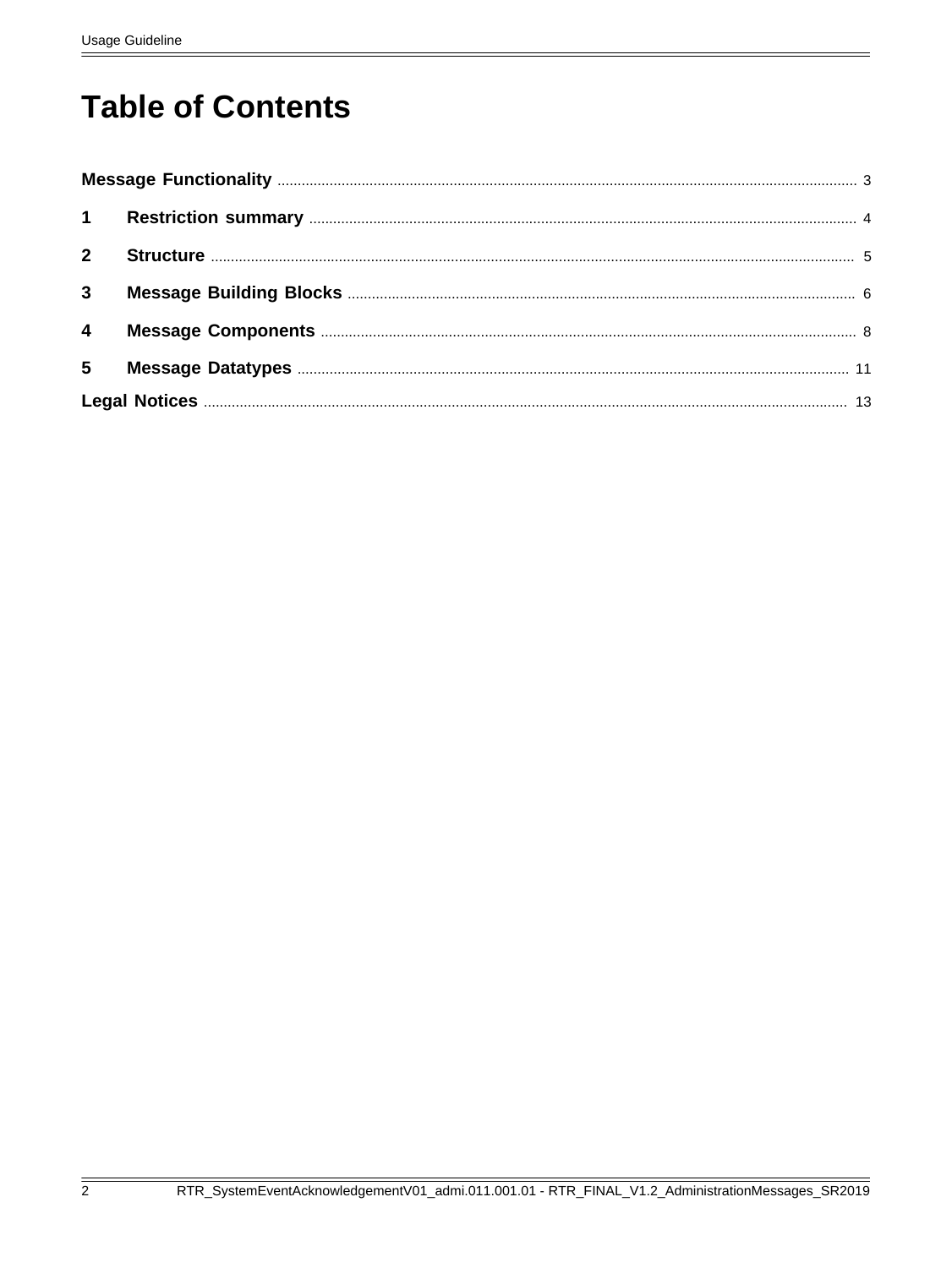#### <span id="page-2-0"></span> **Message Functionality**

This Usage Guideline is based on the admi.011.001.01 message definition. In addition, Payments Canada has defined usage of BusinessApplicationHeaderV01 as optional . The following section will be dealing with the admi.011.001.01 only.

#### **Overview**

This document outlines the specifications for the RTR ISO 20022 System Event Acknowledgement (Heartbeat Acknowledgement) message. Prior to reading this RTR ISO 20022 Message Specification, it is highly recommended to read the RTR ISO 20022 Message Specification Companion Document that is published alongside it since the Companion provides high-level context and an overview of the message portfolio and content.

```
RTR Usage:
```
This message will be sent by the RTR Participants to RTR as a receipt acknowledgment of the heartbeat notification admi.004 message.

Scope:

```
The SystemEventAcknowledgement message is sent by a participant of a central system
 to the central system to acknowledge the notification of an occurrence of an event
 in a central system.
```
#### **Collection Description**

Descriptive Text for all Messages in the RTR Portfolio:

ISO 20022 messages for RTR based on ISO 20022 MDG meetings from 2018 through 2021.

#### **Outline**

The RTR\_FINAL\_V1.2\_AdministrationMessages\_SR2019 / RTR\_SystemEventAcknowledgementV01\_admi.011.001.01 message is composed of 5 building blocks

a. MessageIdentification

Unique and unambiguous identifier for the message, as assigned by the sender.

b. OriginatorReference

Represents the original reference of the system event notification for which the acknowledgement is given, as assigned by the central system.

c. SettlementSessionIdentifier

To indicate the requested CLS Settlement Session that the related trade is part of.

d. AcknowledgementDetails

Details of the system event being acknowledged.

e. SupplementaryData

Additional information that cannot be captured in the structured elements and/or any other specific block.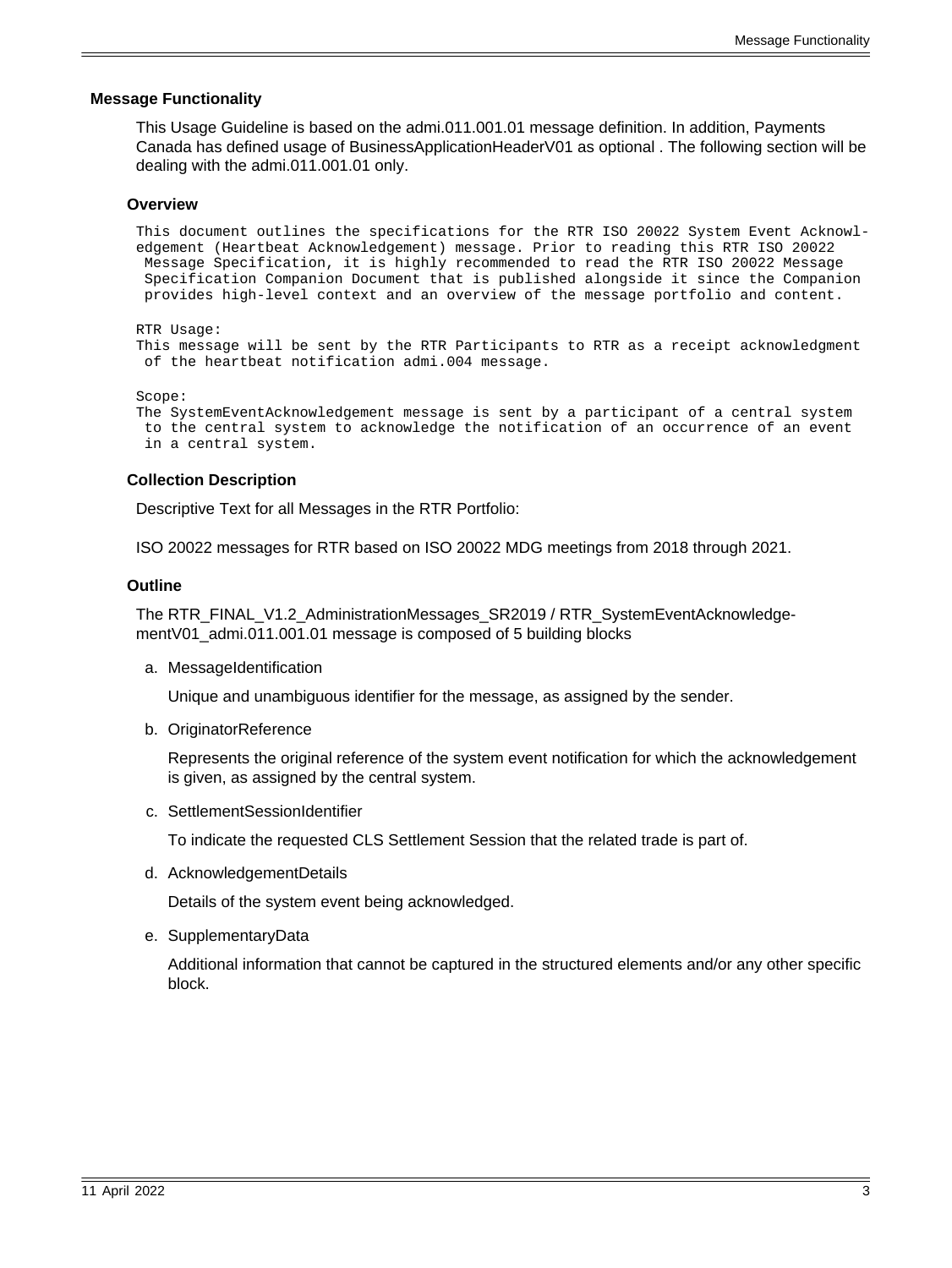# <span id="page-3-0"></span>**1 Restriction summary**

This Usage Guideline restricts the admi.011.001.01 message.

| <b>Restriction Type</b>    | See page      |
|----------------------------|---------------|
| Removed elements           | 6, 6, 7, 8, 9 |
| Make mandatory             | 7, 9          |
| <b>Reduce Multiplicity</b> | n.a.          |
| Ignore                     | n.a.          |
| Text rules                 | n.a.          |
| Conditional rules          | n.a.          |
| Formal rules               | n.a.          |
| <b>Fixed values</b>        | 8             |
| <b>Truncates</b>           | n.a.          |
| Comments                   | 9             |
| Annotations                | n.a.          |
| Changed datatypes          | n.a.          |
| Extensions                 | n.a.          |
| Synonyms                   | n.a.          |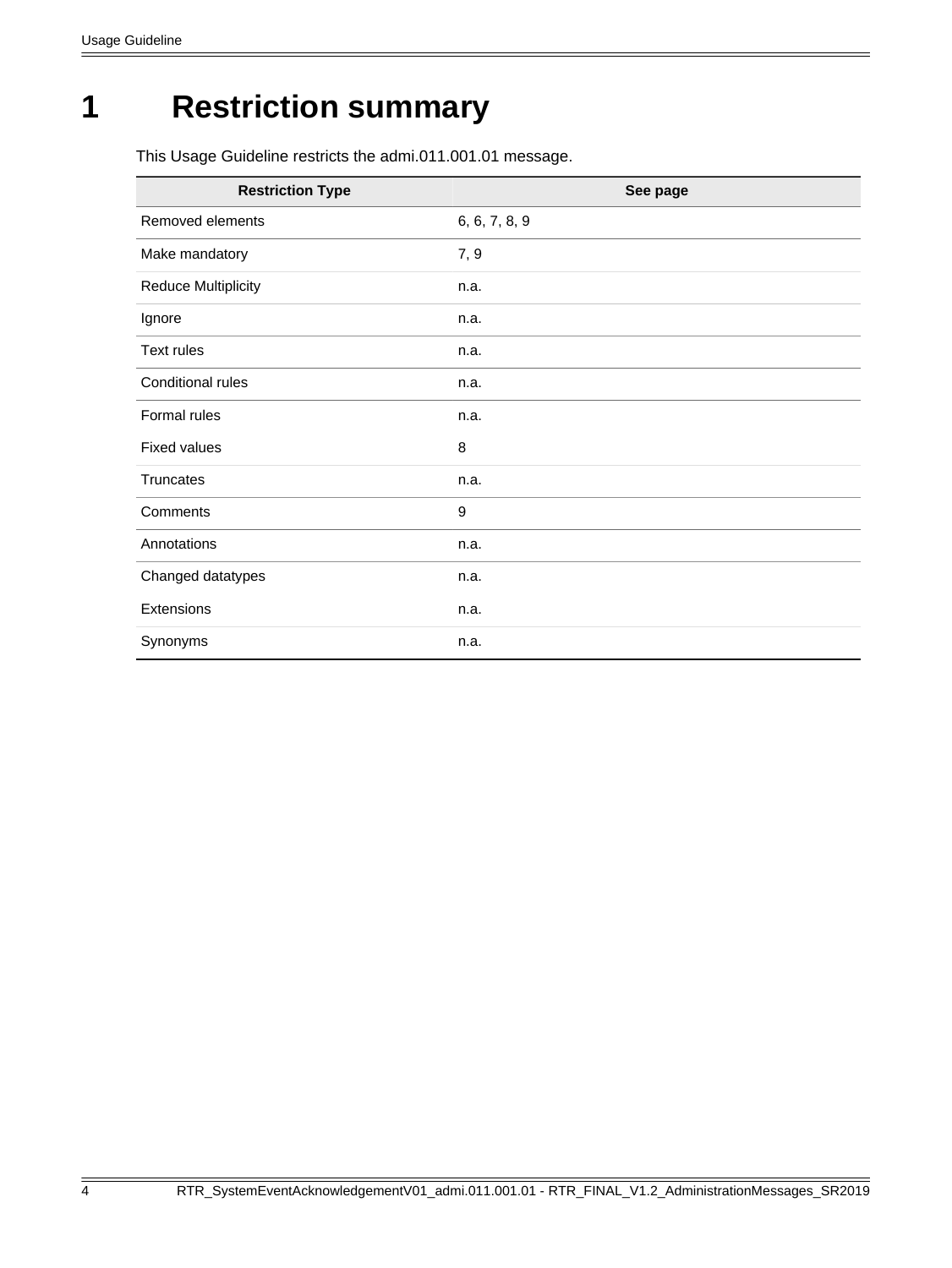# <span id="page-4-0"></span>**2 Structure**

Removed - <sub>!</sub>© Partial Removed - 
o Ignored - <u>I</u> $\Diamond$  Partial Ignored - 
<u>A</u> Details below -

M Mandatory - R[x..x] Repeatability[details]

| <b>Index</b> | <b>Message Item</b>                | $\angle$ XML Tag>           | Or | Mult.    | <b>Usage</b><br><b>Guidelines</b> | Page           |
|--------------|------------------------------------|-----------------------------|----|----------|-----------------------------------|----------------|
|              | SystemEventAcknowledgementV01      | <sysevtack></sysevtack>     |    | [11]     |                                   |                |
|              | MessageIdentification              | $<$ Msgld>                  |    | [11]     |                                   | 6              |
|              | <b>OriginatorReference</b>         | <orgtrref></orgtrref>       |    | [01]     | $\bullet$                         | 6              |
|              | <b>SettlementSessionIdentifier</b> | <sttlmssnidr></sttlmssnidr> |    | [01]     | $\bullet$                         | 6              |
|              | AcknowledgementDetails             | <ackdtls></ackdtls>         |    | [01]     | M                                 | 6              |
|              | EventCode                          | <evtcd></evtcd>             |    | [11]     | Α                                 | 8              |
|              | EventParameter                     | <evtparam></evtparam>       |    | $[0, *]$ | $\bullet$                         | 8              |
|              | EventDescription                   | <evtdesc></evtdesc>         |    | [01]     | <b>MA</b>                         | 9              |
|              | EventTime                          | $<$ Evt $Tm$ >              |    | [01]     | $\bullet$                         | 9              |
|              | SupplementaryData                  | <splmtrydata></splmtrydata> |    | [0.1]    | $\bullet$                         | $\overline{7}$ |
|              | PlaceAndName                       | <plcandnm></plcandnm>       |    | [01]     |                                   | 10             |
|              | Envelope                           | $<$ <i>Envlp</i> >          |    | [11]     |                                   | 10             |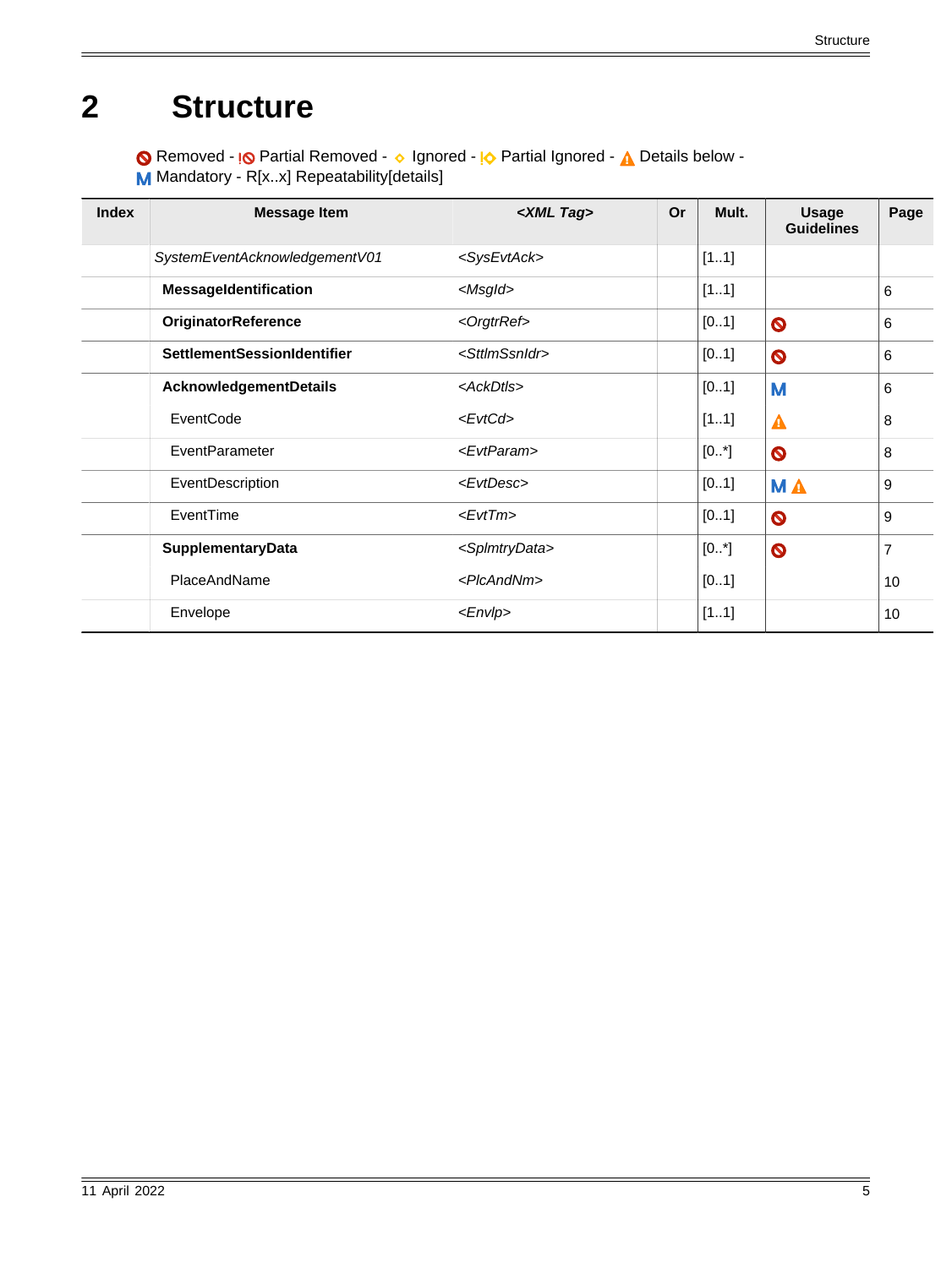# <span id="page-5-0"></span>**3 Message Building Blocks**

**Note** The following chapter identifies the building blocks of the RTR\_FINAL\_V1.2\_AdministrationMessages\_SR2019 / RTR\_SystemEventAcknowledgementV01\_admi.011.001.01 message definition.

### <span id="page-5-3"></span>**3.1 MessageIdentification**

XML Tag: MsgId

Presence: [1..1]

Definition: Unique and unambiguous identifier for the message, as assigned by the sender.

Datatype: ["Max35Text" on page 12](#page-11-0)

### <span id="page-5-4"></span>**3.2 OriginatorReference**

XML Tag: OrgtrRef

Presence: [0..1]

Definition: Represents the original reference of the system event notification for which the acknowledgement is given, as assigned by the central system.

Datatype: ["Max35Text" on page 12](#page-11-0)

**Usage Guideline details**

<span id="page-5-1"></span>• **This element(admi.011.001.01/OriginatorReference) is removed.**

### <span id="page-5-5"></span>**3.3 SettlementSessionIdentifier**

XML Tag: SttlmSsnIdr

Presence: [0..1]

Definition: To indicate the requested CLS Settlement Session that the related trade is part of.

Datatype: ["Exact4AlphaNumericText" on page 11](#page-10-1)

**Usage Guideline details**

<span id="page-5-2"></span>• **This element(admi.011.001.01/SettlementSessionIdentifier) is removed.**

# <span id="page-5-6"></span>**3.4 AcknowledgementDetails**

XML Tag: AckDtls

Presence: [0..1]

Definition: Details of the system event being acknowledged.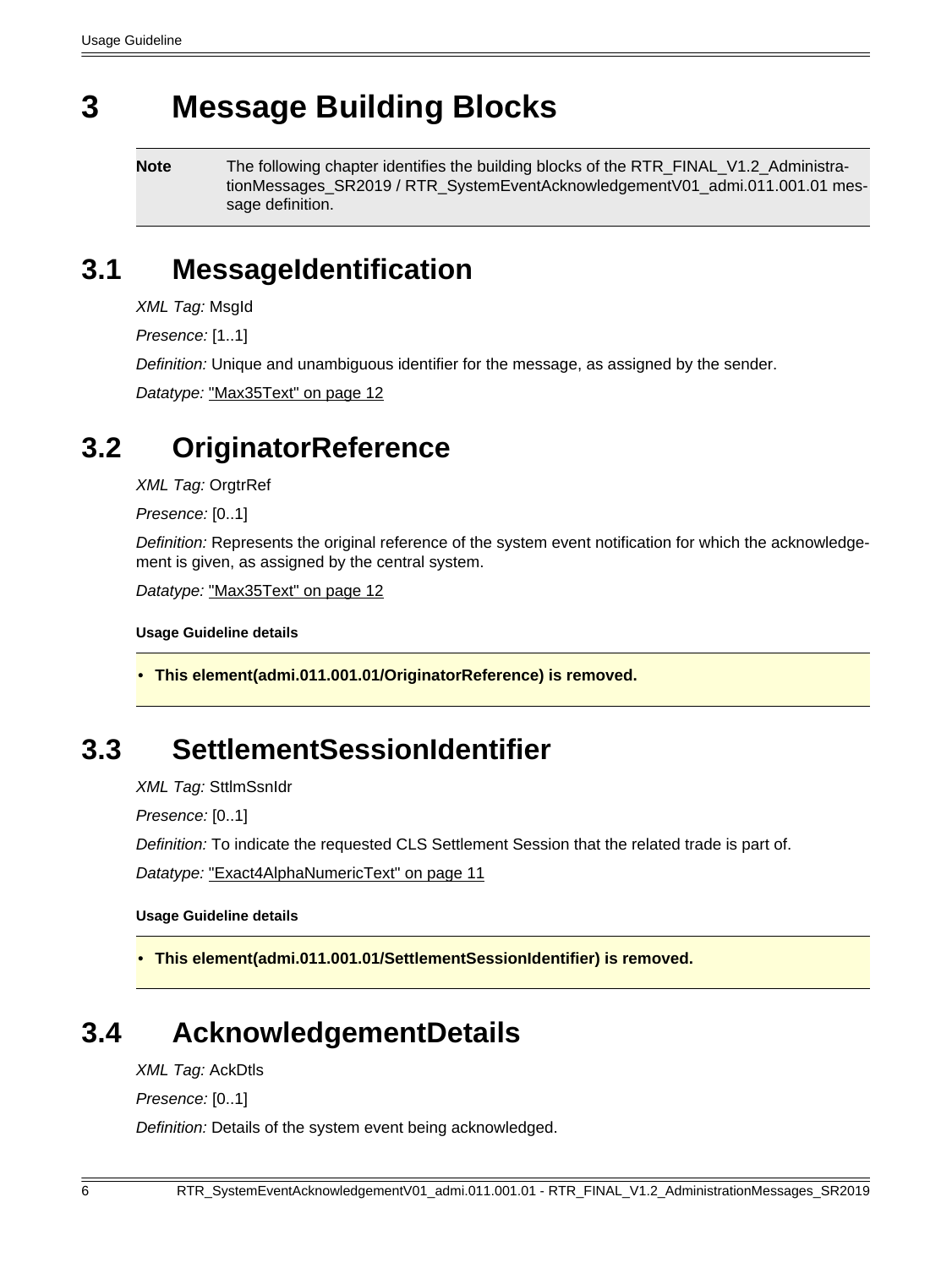The **AckDtls** block contains the following elements (see datatype ["Event1" on page 8](#page-7-5) for details)

Removed - <sub>!</sub>© Partial Removed - 
o Ignored - <sup>1</sup>

<sub>2</sub> Partial Ignored - 
<sub>1</sub>

<sub>2</sub> Details below -M Mandatory - R[x.x] Repeatability[details]

| <b>Index</b> | <b>Message Item</b> | <xml tag=""></xml>    | Or | Mult. | <b>Usage</b><br><b>Guidelines</b> | Page |
|--------------|---------------------|-----------------------|----|-------|-----------------------------------|------|
|              | EventCode           | $<$ EvtCd>            |    | [11]  | A                                 | 8    |
|              | EventParameter      | <evtparam></evtparam> |    | [0.1] | $\bullet$                         | 8    |
|              | EventDescription    | <evtdesc></evtdesc>   |    | [01]  | <b>MA</b>                         | 9    |
|              | EventTime           | $<$ Evt $Tm$ >        |    | [01]  | $\boldsymbol{\mathsf{O}}$         | 9    |

#### **Usage Guideline details**

<span id="page-6-1"></span>• **on admi.011.001.01/AcknowledgementDetails**

This element is now mandatory, the minimum occurrence has been changed to : 1

### <span id="page-6-2"></span>**3.5 SupplementaryData**

XML Tag: SplmtryData

Presence: [0..\*]

Definition: Additional information that cannot be captured in the structured elements and/or any other specific block.

The **SplmtryData** block contains the following elements (see datatype ["SupplementaryData1" on](#page-8-5) [page 9](#page-8-5) for details)

Removed - <sub>!</sub>© Partial Removed - 
o Ignored - <u>I</u> $\Diamond$  Partial Ignored - 
<u>A</u> Details below -M Mandatory - R[x.x] Repeatability[details]

| <b>Index</b> | <b>Message Item</b> | <xml tag=""></xml>    | Or | Mult. | <b>Usage</b><br><b>Guidelines</b> | Page |
|--------------|---------------------|-----------------------|----|-------|-----------------------------------|------|
|              | PlaceAndName        | <picandnm></picandnm> |    | [01]  |                                   | 10   |
|              | Envelope            | $<$ <i>Envlp</i> >    |    | [11]  |                                   | 10   |

#### **Usage Guideline details**

<span id="page-6-0"></span>• **This element(admi.011.001.01/SupplementaryData) is removed.**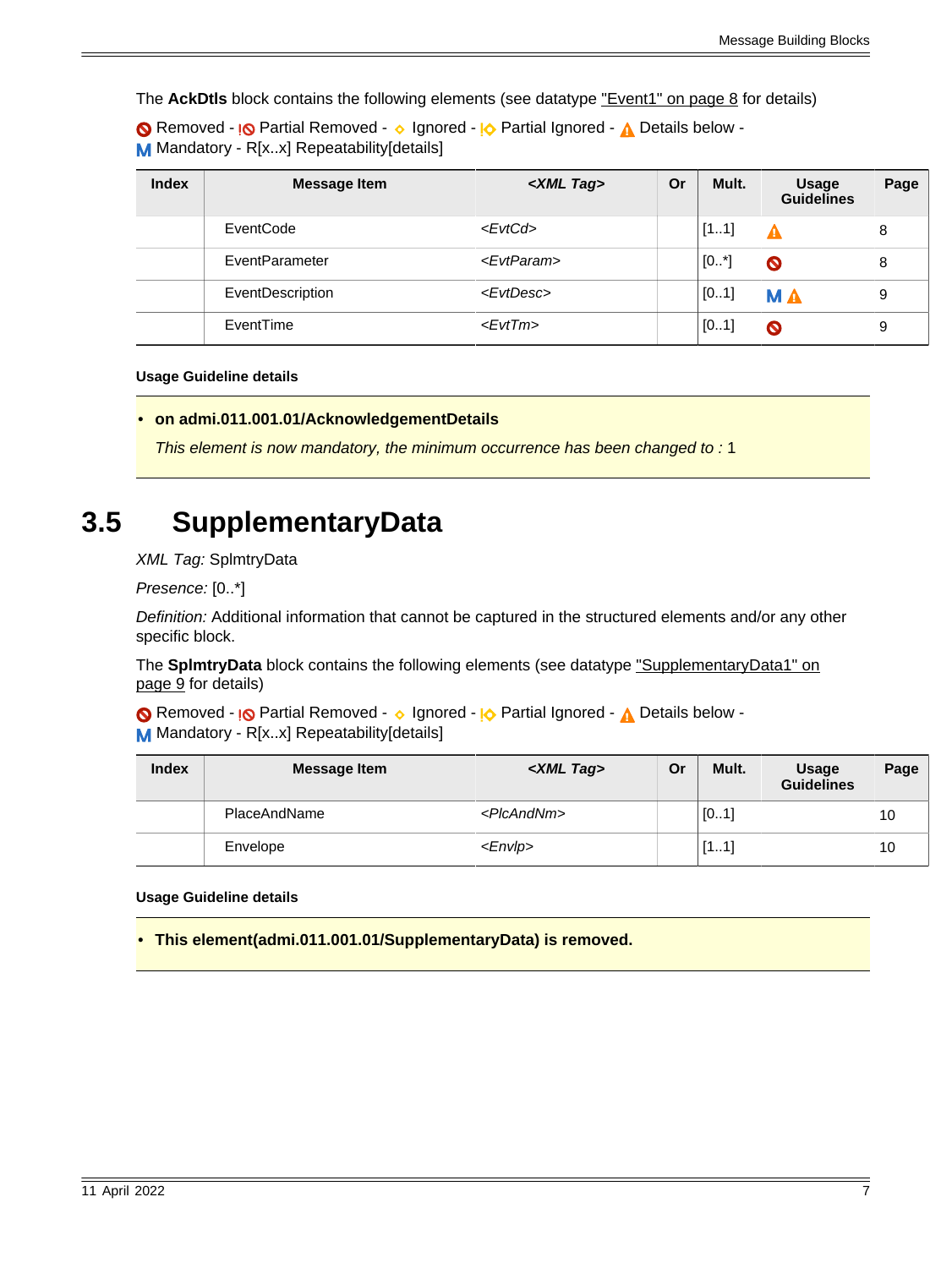# <span id="page-7-0"></span>**4 Message Components**

**Note** The following chapter identifies the message components.

# <span id="page-7-5"></span>**4.1 Event1**

Definition: Provides information on an event that happened in a system.

Removed - <sub>!</sub>© Partial Removed - 
o Ignored - <u>I</u> $\Diamond$  Partial Ignored - 
<u>A</u> Details below -M Mandatory - R[x.x] Repeatability[details]

| <b>Index</b> | <b>Message Item</b> | <xml tag=""></xml>    | Or | Mult.   | <b>Usage</b><br><b>Guidelines</b> | Page |
|--------------|---------------------|-----------------------|----|---------|-----------------------------------|------|
|              | EventCode           | <evtcd></evtcd>       |    | [11]    |                                   | 8    |
|              | EventParameter      | <evtparam></evtparam> |    | $[0^*]$ | $\bullet$                         | 8    |
|              | EventDescription    | <evtdesc></evtdesc>   |    | [01]    | <b>MA</b>                         | 9    |
|              | EventTime           | $<$ Evt $Tm$ >        |    | [01]    | $\bullet$                         | 9    |

**Used in element(s)**

["AcknowledgementDetails" on page 6](#page-5-6)

### <span id="page-7-3"></span>**4.1.1 EventCode**

XML Tag: EvtCd

Presence: [1..1]

Definition: Proprietary code used to specify an event that occurred in a system.

Datatype: ["Max4AlphaNumericText" on page 12](#page-11-1)

#### **Usage Guideline details**

<span id="page-7-2"></span>• **on admi.011.001.01/AcknowledgementDetails/EventCode Single value:** HBRT

### <span id="page-7-4"></span>**4.1.2 EventParameter**

XML Tag: EvtParam

Presence: [0..\*]

Definition: Describes the parameters of an event which occurred in a system.

Datatype: ["Max35Text" on page 12](#page-11-0)

#### **Usage Guideline details**

<span id="page-7-1"></span>• **This element(admi.011.001.01/AcknowledgementDetails/EventParameter) is removed.**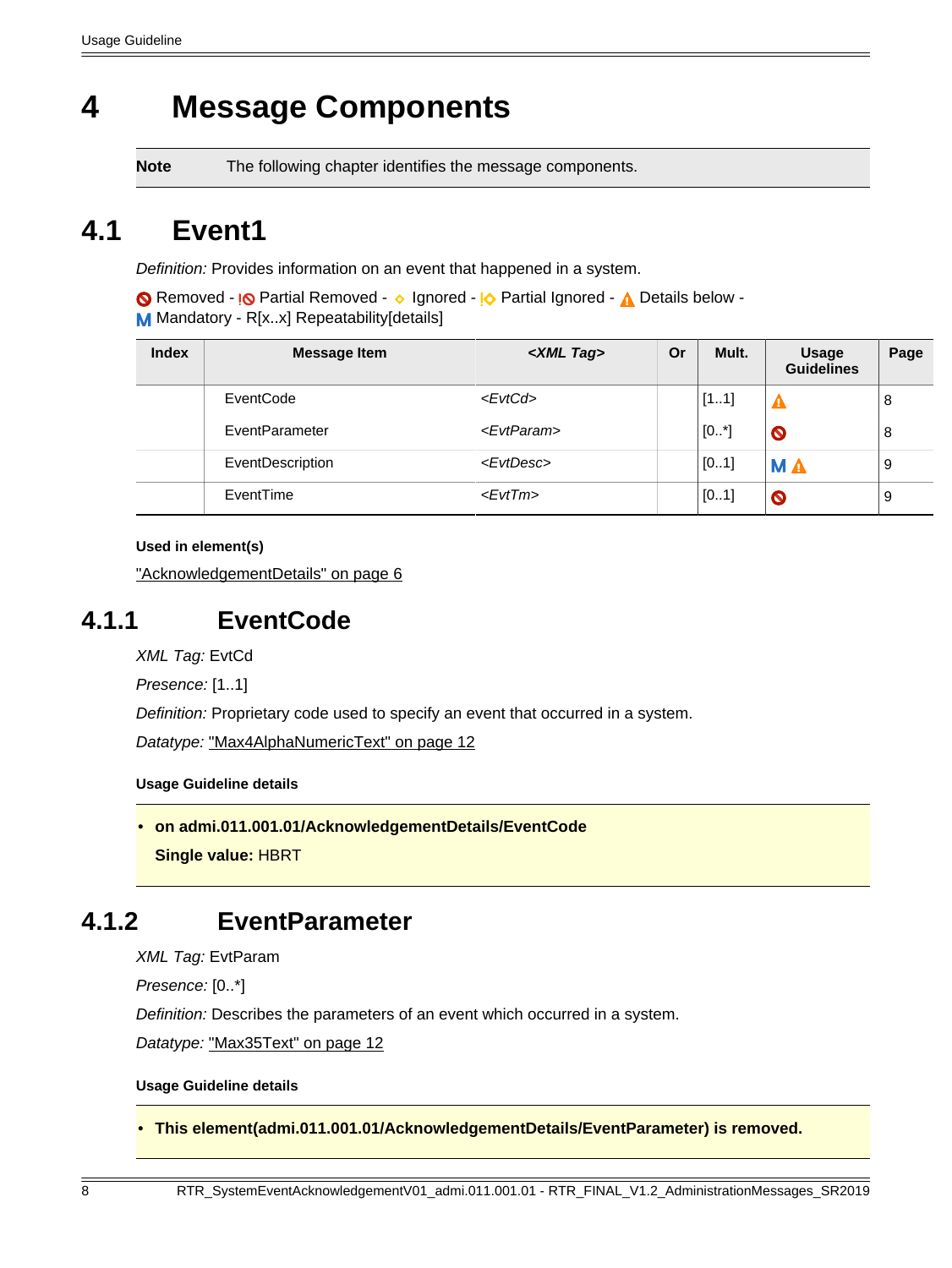## <span id="page-8-3"></span>**4.1.3 EventDescription**

XML Tag: EvtDesc

Presence: [0..1]

Definition: Free text used to describe an event which occurred in a system.

Datatype: ["Max350Text" on page 11](#page-10-2)

#### **Usage Guideline details**

<span id="page-8-1"></span>• **on admi.011.001.01/AcknowledgementDetails/EventDescription**

This element is now mandatory, the minimum occurrence has been changed to : 1

<span id="page-8-2"></span>• **on admi.011.001.01/AcknowledgementDetails/EventDescription**

```
Comment:
```

```
This element must be populated with the Heartbeat notification reference that was
 provided in the Event Description element in the admi.004 from the RTR Exchange.
```
### <span id="page-8-4"></span>**4.1.4 EventTime**

XML Tag: EvtTm

Presence: [0..1]

Definition: Date and time at which the event occurred.

Datatype: ["ISODateTime" on page 11](#page-10-3)

**Usage Guideline details**

<span id="page-8-0"></span>• **This element(admi.011.001.01/AcknowledgementDetails/EventTime) is removed.**

# <span id="page-8-5"></span>**4.2 SupplementaryData1**

Definition: Additional information that can not be captured in the structured fields and/or any other specific block.

Removed - <sub>!</sub>© Partial Removed - 
o Ignored - <sup>1</sup>

<sub>2</sub> Partial Ignored - 
<sub>1</sub>

<sub>2</sub> Details below -

M Mandatory - R[x..x] Repeatability[details]

| <b>Index</b> | <b>Message Item</b> | <xml tag=""></xml>    | Or | Mult. | <b>Usage</b><br><b>Guidelines</b> | Page |
|--------------|---------------------|-----------------------|----|-------|-----------------------------------|------|
|              | PlaceAndName        | <picandnm></picandnm> |    | [01]  |                                   | 10   |
|              | Envelope            | $<$ <i>Envip</i> $>$  |    | [11]  |                                   | 10   |

#### **Rules**

#### **R1 SupplementaryDataRule**

This component may not be used without the explicit approval of a SEG and submission to the RA of ISO 20022 compliant structure(s) to be used in the Envelope element.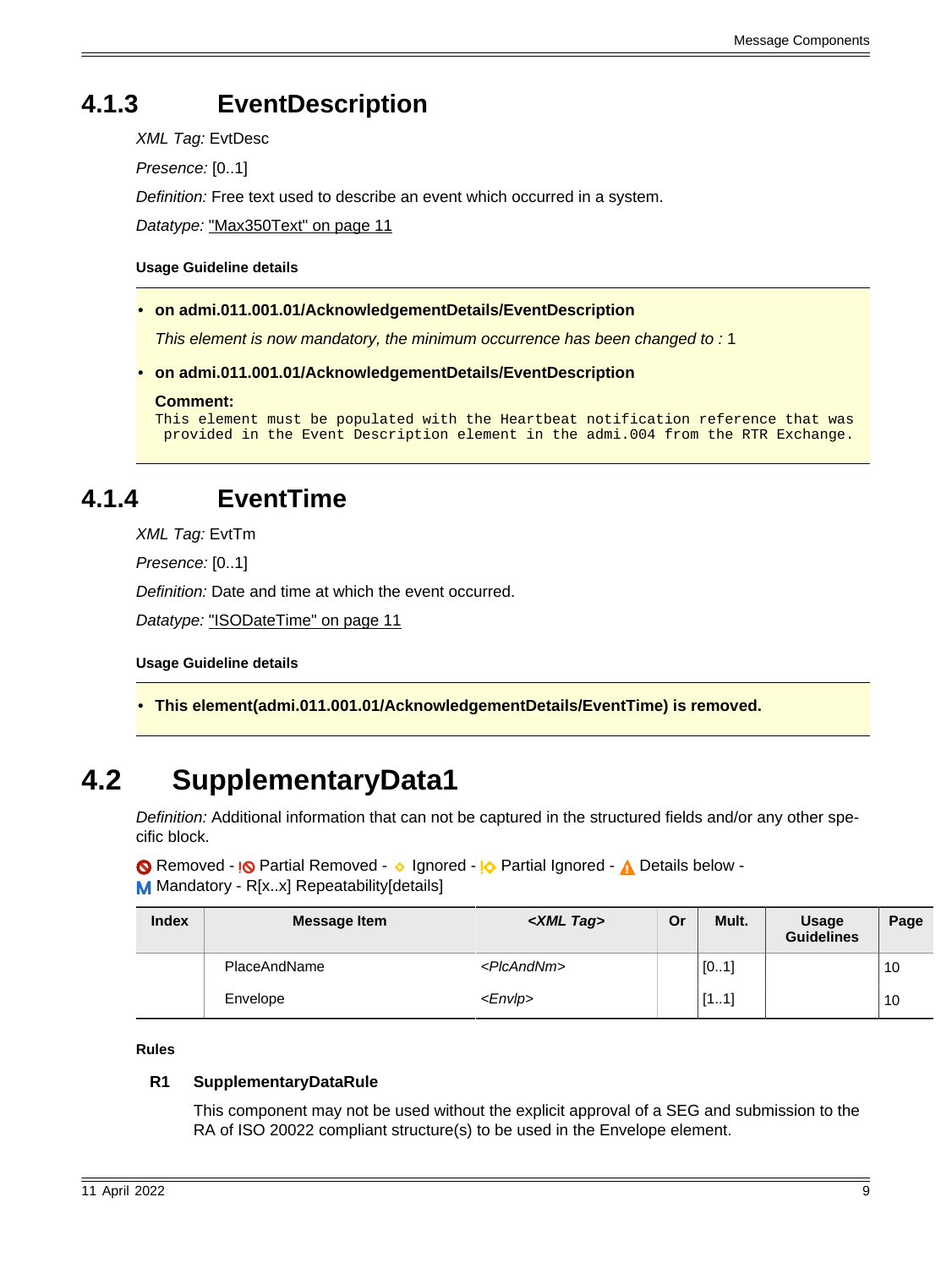Error handling: Undefined

**Used in element(s)**

["SupplementaryData" on page 7](#page-6-2)

### <span id="page-9-0"></span>**4.2.1 PlaceAndName**

XML Tag: PlcAndNm

Presence: [0..1]

Definition: Unambiguous reference to the location where the supplementary data must be inserted in the message instance.

In the case of XML, this is expressed by a valid XPath.

Datatype: ["Max350Text" on page 11](#page-10-2)

### <span id="page-9-1"></span>**4.2.2 Envelope**

XML Tag: Envlp

Presence: [1..1]

Definition: Technical element wrapping the supplementary data.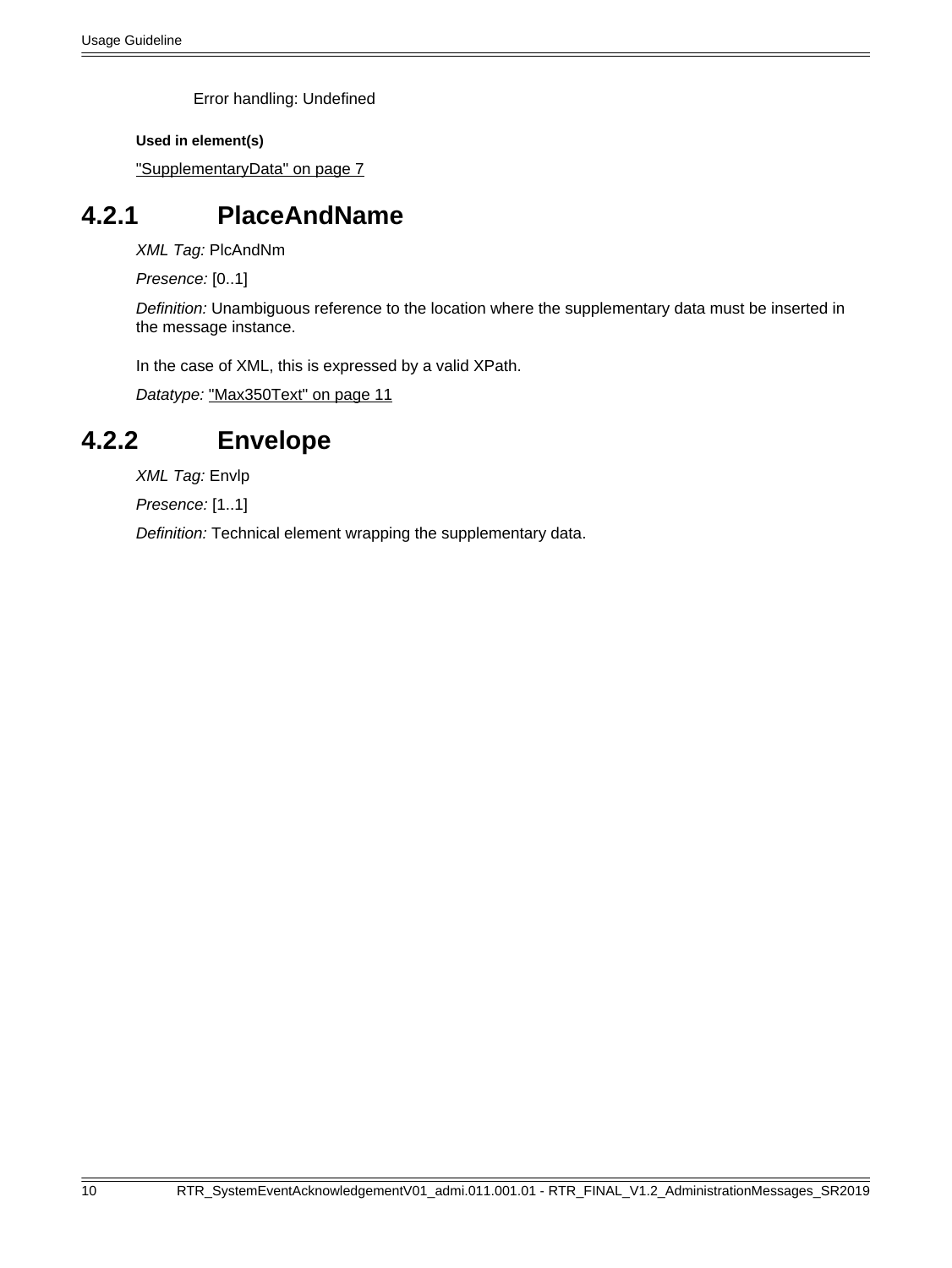# <span id="page-10-0"></span>**5 Message Datatypes**

**Note** The following chapter identifies the datatypes that are used in the message.

# <span id="page-10-1"></span>**5.1 Exact4AlphaNumericText**

Definition: Specifies an alphanumeric string with a length of 4 characters.

Type: Text

**Format**

pattern [a-zA-Z0-9]{4}

# <span id="page-10-3"></span>**5.2 ISODateTime**

Definition: A particular point in the progression of time defined by a mandatory date and a mandatory time component, expressed in either UTC time format (YYYY-MM-DDThh:mm:ss.sssZ), local time with UTC offset format (YYYY-MM-DDThh:mm:ss.sss+/-hh:mm), or local time format (YYYY-MM-DDThh:mm:ss.sss). These representations are defined in "XML Schema Part 2: Datatypes Second Edition - W3C Recommendation 28 October 2004" which is aligned with ISO 8601.

Note on the time format:

1) beginning / end of calendar day

 $00:00:00 =$  the beginning of a calendar day

 $24:00:00 =$  the end of a calendar day

2) fractions of second in time format

Decimal fractions of seconds may be included. In this case, the involved parties shall agree on the maximum number of digits that are allowed.

Type: DateTime

**Used in element(s)**

["EventTime" on page 9](#page-8-4)

# <span id="page-10-2"></span>**5.3 Max350Text**

Definition: Specifies a character string with a maximum length of 350 characters.

Type: Text

| maxLength | 350 |
|-----------|-----|
| minLength |     |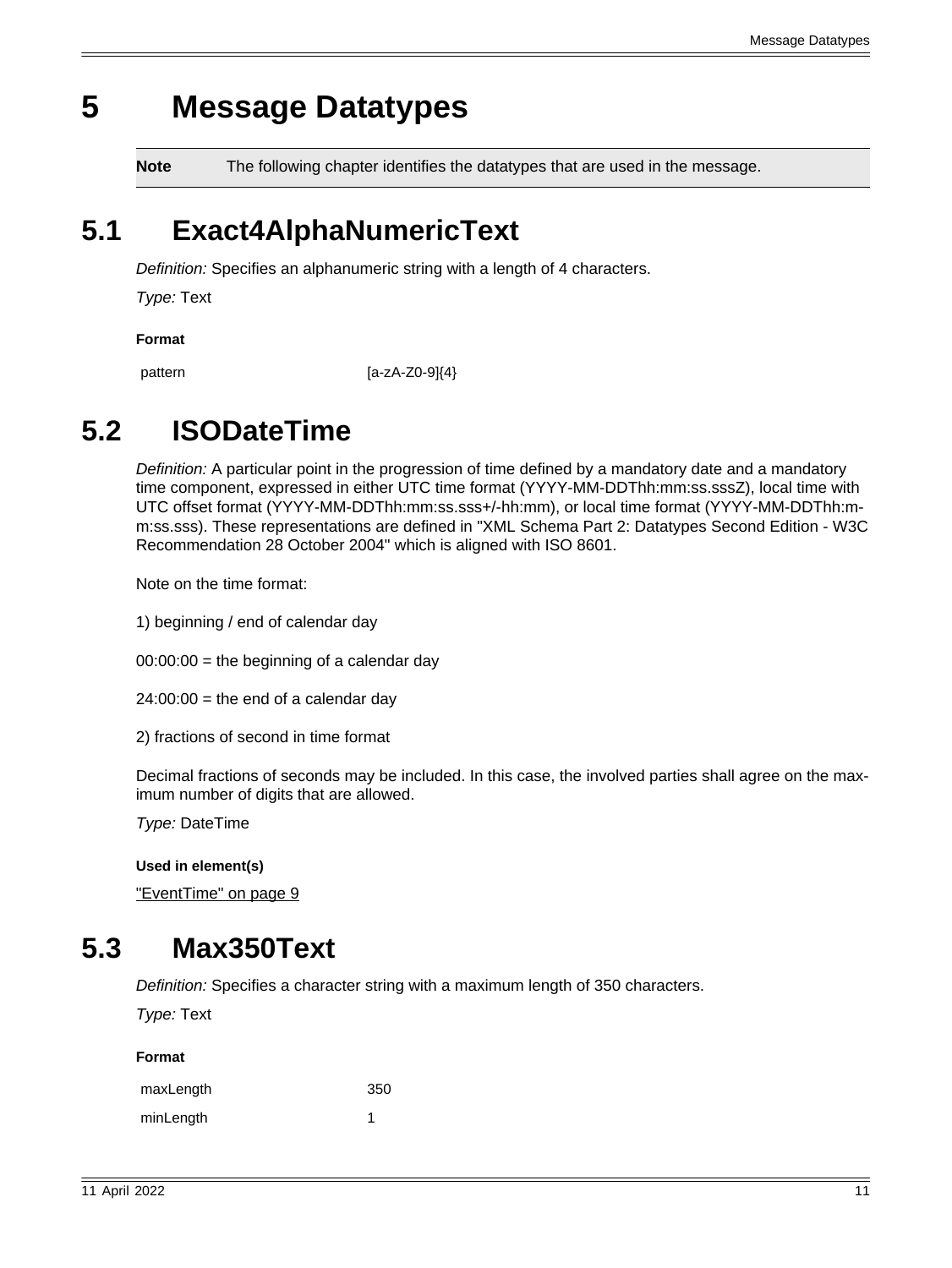**Used in element(s)**

["EventDescription" on page 9,](#page-8-3) ["PlaceAndName" on page 10](#page-9-0)

## <span id="page-11-0"></span>**5.4 Max35Text**

Definition: Specifies a character string with a maximum length of 35 characters.

Type: Text

#### **Format**

| maxLength | 35 |
|-----------|----|
| minLength |    |

#### **Used in element(s)**

["EventParameter" on page 8](#page-7-4)

# <span id="page-11-1"></span>**5.5 Max4AlphaNumericText**

Definition: Specifies an alphanumeric string with a maximum length of 4 characters.

Type: Text

#### **Format**

| maxLength |                      |
|-----------|----------------------|
| minLength |                      |
| pattern   | $[a-zA-Z0-9]\{1,4\}$ |

#### **Used in element(s)**

["EventCode" on page 8](#page-7-3)